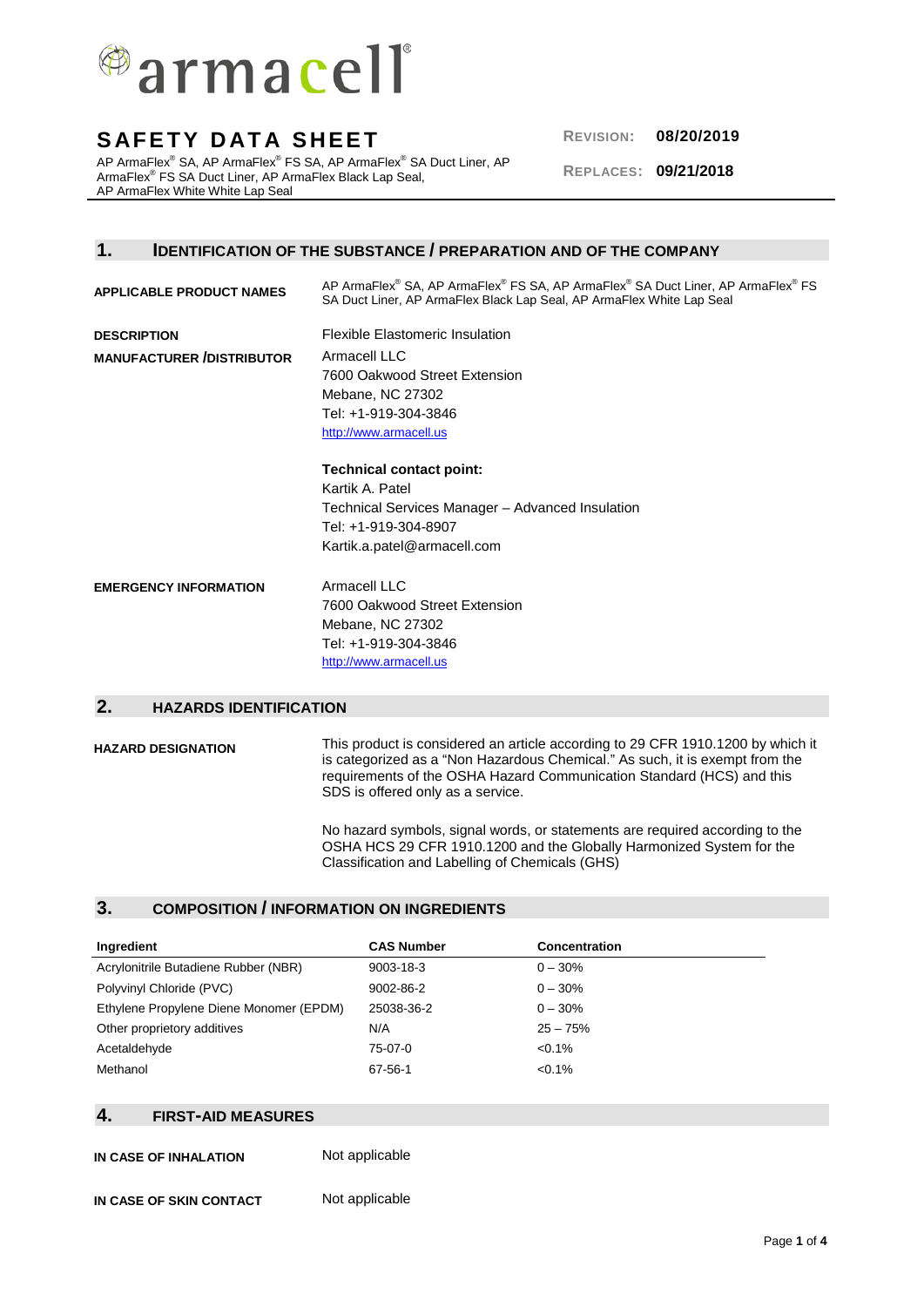

AP ArmaFlex® SA, AP ArmaFlex® FS SA, AP ArmaFlex® SA Duct Liner, AP ArmaFlex® FS SA Duct Liner, AP ArmaFlex Black Lap Seal, AP ArmaFlex White White Lap Seal

**REPLACES: 09/21/2018**

| IN CASE OF EYE CONTACT | Not applicable |
|------------------------|----------------|
| IN CASE OF INGESTION   | Not applicable |

## **5. FIRE-FIGHTING MEASURES**

**SUITABLE EXTINGUISHING MEDIA** Unrestricted

**SPECIAL EXPOSURE HAZARDS ARISING FROM THE PREPARATION** Fire gases, do not breathe. Emits toxic fumes under fire conditions because of incomplete incineration. In the case of fire wear self-contained breathing apparatus.

### **6. ACCIDENTAL RELEASE MEASURE**

**PERSONAL PRECAUTIONS** Not applicable **ENVIRONMENTAL PRECAUTIONS** Not applicable **METHODS FOR CLEANING UP /** Take up mechanically.

**TAKING UP**

| 7.<br><b>HANDLING AND STORAGE</b>                              |                                                                                                                                                                |  |
|----------------------------------------------------------------|----------------------------------------------------------------------------------------------------------------------------------------------------------------|--|
| <b>HINTS FOR SAFE HANDLING</b>                                 | None                                                                                                                                                           |  |
| HINTS FOR PROTECTION AGAINST<br><b>FIRE AND EXPLOSION</b>      | <b>None</b>                                                                                                                                                    |  |
| <b>HINTS FOR SEPARATION OF</b><br><b>IMCOMPATIBLE PRODUCTS</b> | None                                                                                                                                                           |  |
| <b>FURTHER INFORMATION ON</b><br><b>STORAGE CONDITIONS</b>     | Can be stored in clean, dry rooms under normal conditions with respect to<br>humidity (50 - 70 %) and surrounding temperature of 32 °F – 95 °F (0 °C - 35 °C). |  |

## **8. EXPOSURE CONTROLS / PERSONAL PROTECTION**

| <b>GENERAL HEALTH MEASURES</b> | Not applicable |
|--------------------------------|----------------|
| <b>RESPIRATORY PROTECTION</b>  | Not applicable |
| <b>HAND PROTECTION</b>         | Not applicable |
| <b>EYE PROTECTION</b>          | Not applicable |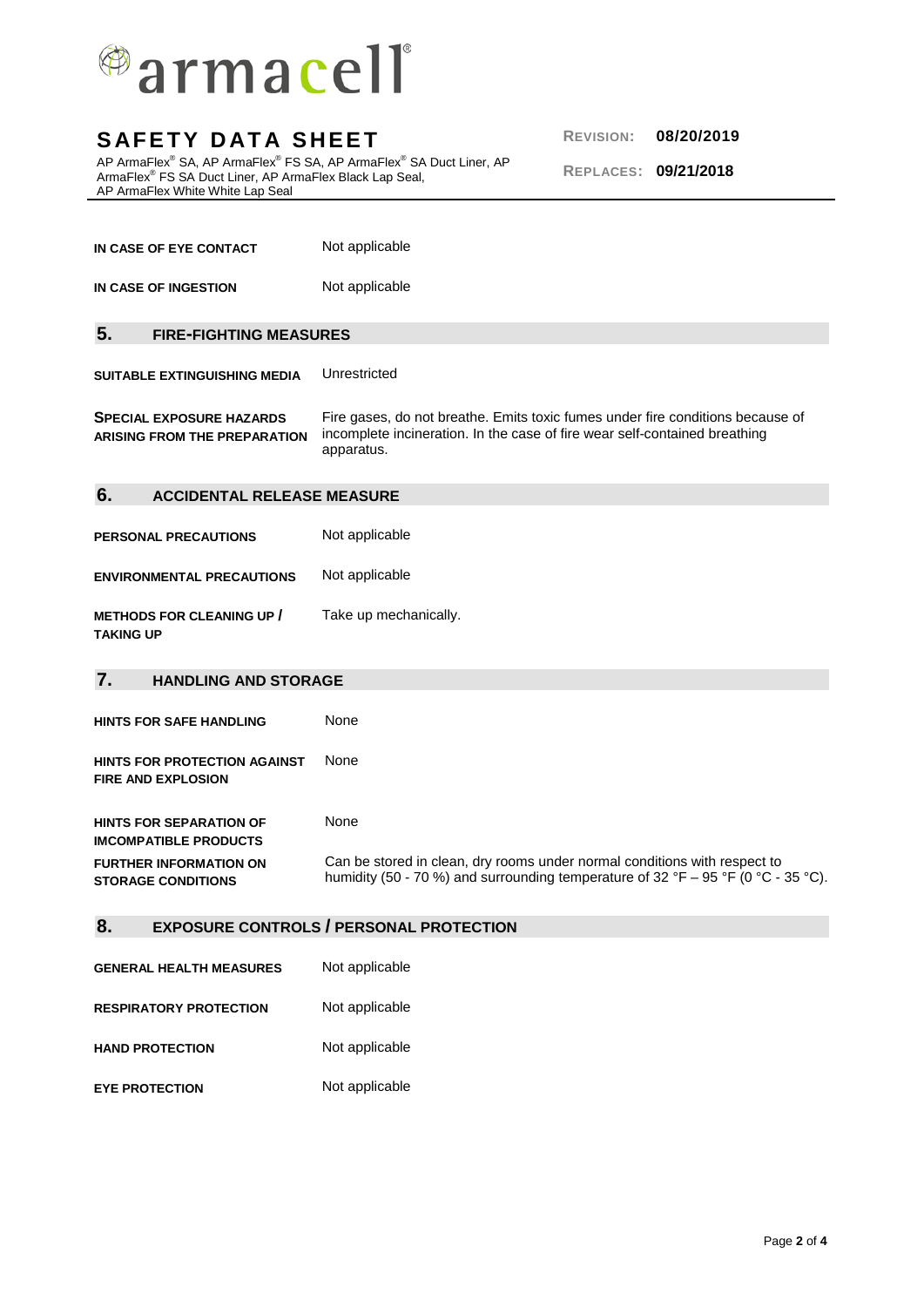

AP ArmaFlex® SA, AP ArmaFlex® FS SA, AP ArmaFlex® SA Duct Liner, AP ArmaFlex® FS SA Duct Liner, AP ArmaFlex Black Lap Seal, AP ArmaFlex White White Lap Seal

### **9. PHYSICAL AND CHEMICAL PROPERTIES**

**APPEARANCE** Tubes, Sheets, Rolls with pre applied adhesive

- **COLOR** Black and White
- **ODOR** Characteristic
- **MELTING POINT** Not applicable
- **BOILING POINT** Not applicable
- **LOWER EXPLOSION LIMIT** Not applicable
- **UPPER EXPLOSION LIMIT** Not applicable
- **DENSITY AT 73 °F (23 °C)**  $3 - 6$  lb/ft<sup>3</sup> (48 – 96 kg/m<sup>3</sup>)
- **WATER SOLUBILITY 73 °F (23 °C)** Insoluble

| 10.<br><b>STABILITY AND REACTIVITY</b>            |                                         |
|---------------------------------------------------|-----------------------------------------|
| <b>CONDITIONS TO AVOID</b>                        | Avoid open flames.                      |
| <b>HAZARDOUS REACTION</b>                         | No dangerous reactions known.           |
| <b>HAZARDOUS DECOMPOSITION</b><br><b>PRODUCTS</b> | No decomposition if used as prescribed. |
| $\overline{A}$                                    |                                         |

### **11. TOXICOLOGICAL INFORMATION**

**EXPERIENCE MADE IN PRACTICE** When used and handled according to specification, the product does not have any harmful effect according to our experience and knowledge.

## **12. ECOLOGICAL INFORMATION**

**ADDITIONAL ECOLOGICAL INFORMATION**  The product is classified non-hazardous to waters.

#### **13. DISPOSAL CONSIDERATIONS**

**DISPOSAL PRODUCT** Dispose waste according to applicable local, state and federal regulations.

#### **14. TRANSPORT INFORMATION**

No hazardous material as defined by the transport regulations (ADR/RID, IMDG-Code, ICAO-TI/IATA-DGR).

**REPLACES: 09/21/2018**